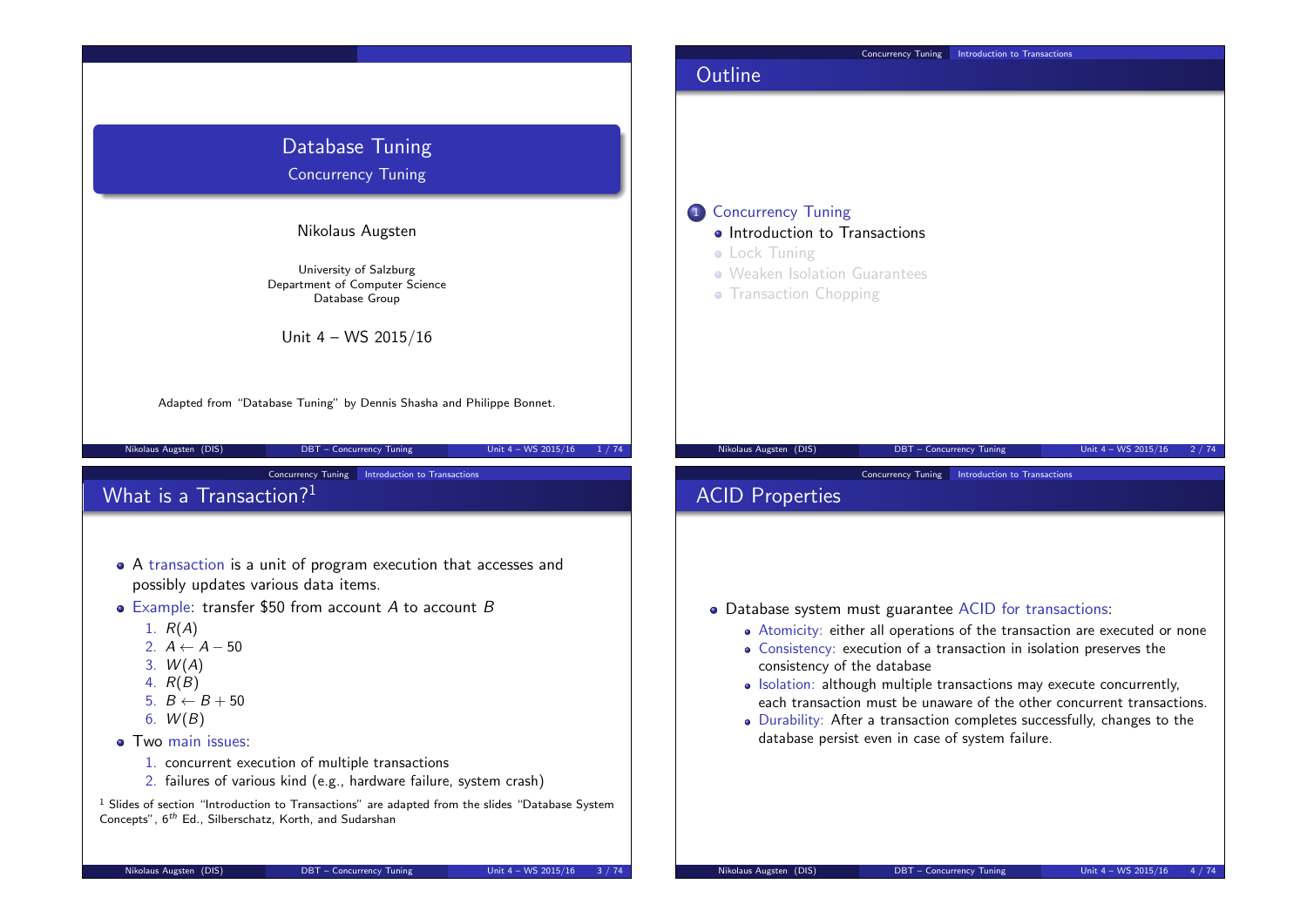#### Concurrency Tuning Introduction to Transactions Atomicity • Example: transfer \$50 from account A to account B 1.  $R(A)$ 2.  $A \leftarrow A - 50$  $3. W(A)$ 4. R(B) 5.  $B \leftarrow B + 50$ 6.  $W(B)$ What if failure (hardware or software) after step 3? **o** money is lost database is inconsistent **•** Atomicity: • either all operations or none updates of partially executed transactions not reflected in database Nikolaus Augsten (DIS) DBT – Concurrency Tuning Unit 4 – WS 2015/16 5 / 74 Concurrency Tuning Introduction to Transactions **Consistency** • Example: transfer \$50 from account A to account B 1.  $R(A)$ 2.  $A \leftarrow A - 50$ 3.  $W(A)$ 4. R(B) 5.  $B \leftarrow B + 50$ 6.  $W(B)$ • Consistency in example: sum  $A + B$  must be unchanged • Consistency in general: • explicit integrity constraints (e.g., foreign key)  $\bullet$  implicit integrity constraints (e.g., sum of all account balances of a bank branch must be equal to branch balance) **o** Transaction: must see consistent database during transaction inconsistent state allowed • after completion database must be consistent again Nikolaus Augsten (DIS) DBT – Concurrency Tuning Unit 4 – WS 2015/16 6 / 74 **Concurrency Tuning Introduction to Transactions** Isolation – Motivating Example  $\bullet$  Example: transfer \$50 from account A to account B 1.  $R(A)$ 2.  $A \leftarrow A - 50$ 3.  $W(A)$ 4. R(B) 5.  $B \leftarrow B + 50$ 6.  $W(B)$ • Imagine second transaction  $T_2$ :  $\bullet$   $\tau_2$  :  $R(A), R(B),$  print $(A + B)$  $\bullet$   $\overline{T_2}$  is executed between steps 3 and 4  $\bullet$   $\tau_2$  sees an inconsistent database and gives wrong result Concurrency Tuning Introduction to Transactions Isolation • Trivial isolation: run transactions serially  $\bullet$  Isolation for concurrent transactions: For every pair of transactions  $T_i$ and  $\mathcal{T}_j$ , it appears to  $\mathcal{T}_i$  as if either  $\mathcal{T}_j$  finished execution before  $\mathcal{T}_i$ started or  $T_i$  started execution after  $T_i$  finished. Schedule: specifies the chronological order of a sequence of instructions from various transactions equivalent schedules result in identical databases if they start with identical databases Serializable schedule:  $\bullet$  equivalent to some serial schedule • serializable schedule of  $T1$  and  $T2$  is either equivalent to  $T1$ ,  $T2$  or T2,T1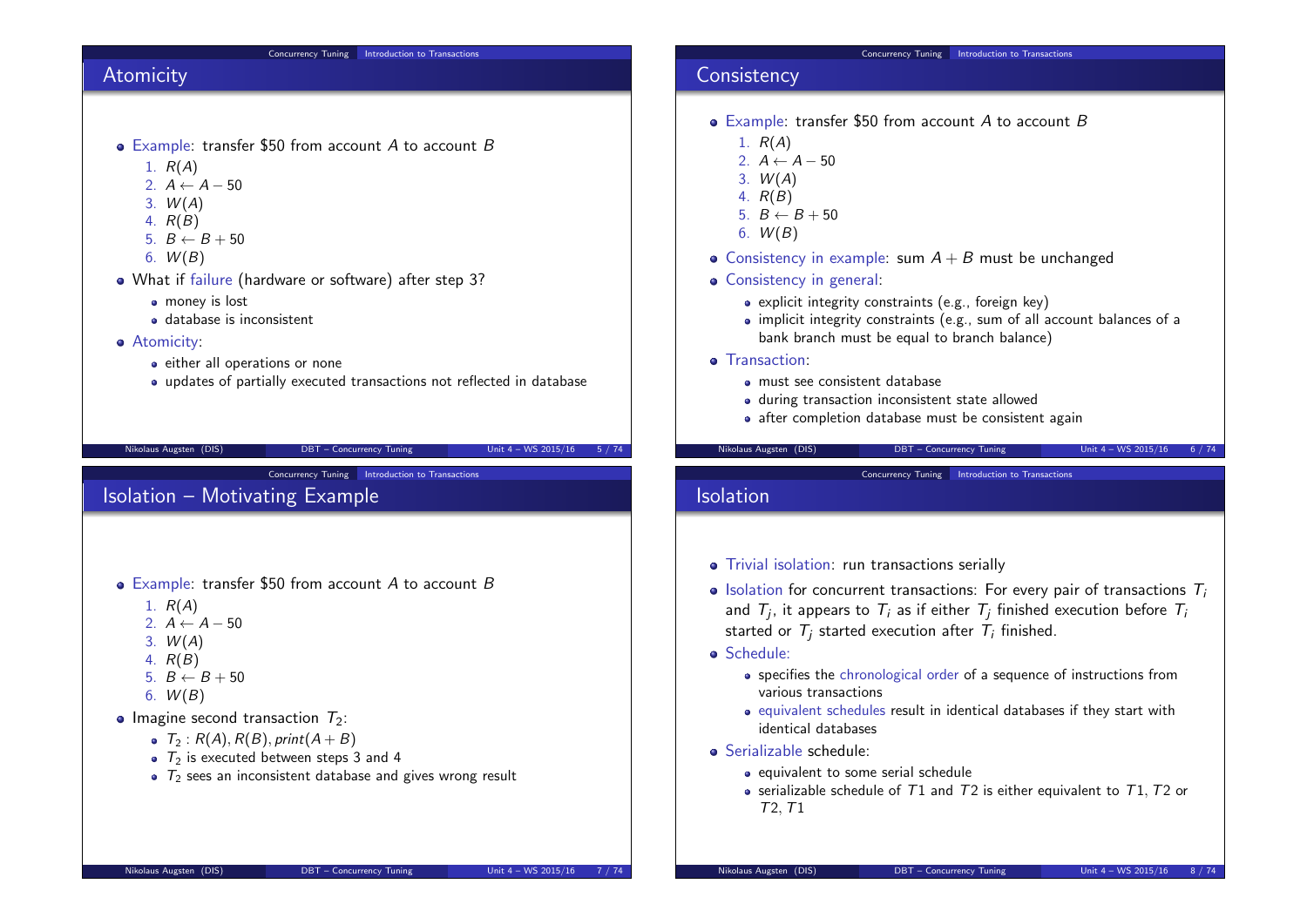#### Concurrency Tuning Introduction to Transactions **Durability** . When a transaction is done it commits. • Example: transaction commits too early  $\bullet$  transaction writes  $A$ , then commits • A is written to the disk buffer • then system crashes value of A is lost Durability: After a transaction has committed, the changes to the database persist even in case of system failure. Commit only after all changes are permanent: • either written to log file or directly to database database must recover in case of a crash Nikolaus Augsten (DIS) DBT – Concurrency Tuning Unit 4 – WS 2015/16 9 / 74 Concurrency Tuning Introduction to Transactions Locks A lock is a mechanism to control concurrency on a data item. • Two types of locks on a data item A: • exclusive –  $xL(A)$ : data item A can be both read and written • shared –  $sL(A)$ : data item A can only be read. Lock request are made to concurrency control manager. **•** Transaction is blocked until lock is granted. • Unlock  $A - uL(A)$ : release the lock on a data item A Nikolaus Augsten (DIS) DBT – Concurrency Tuning Unit 4 – WS 2015/16 10 / 74 Concurrency Tuning Introduction to Transactions Lock Compatibility • Lock compatibility matrix:  $T_1 \downarrow \quad T_2 \rightarrow$  shared exclusive<br>shared true false shared  $\Box$  true  $exclusive$   $false$   $false$  false  $\bullet$   $\tau_1$  holds shared lock on A: • shared lock is granted to  $T_2$ • exclusive lock is not granted to  $T_2$  $\bullet$  T<sub>2</sub> holds exclusive lock on A: • shared lock is not granted to  $T_2$ • exclusive lock is not granted to  $T_2$ • Shared locks can be shared by any number of transactions. Nikolaus Augsten (DIS) DBT – Concurrency Tuning Unit 4 – WS 2015/16 11 / 74 Concurrency Tuning Introduction to Transactions Locking Protocol • Example transaction  $T_2$  with locking: 1.  $sL(A)$ ,  $R(A)$ ,  $uL(A)$ 2.  $sL(B)$ ,  $R(B)$ ,  $uL(B)$ 3.  $print(A + B)$  $\bullet$   $\tau_2$  uses locking, but is not serializable  $\bullet$  A and/or B could be updated between steps 1 and 2 • printed sum may be wrong • Locking protocol:  $\bullet$  set of rules followed by all transactions while requesting/releasing locks • locking protocol restricts the set of possible schedules Nikolaus Augsten (DIS) DBT – Concurrency Tuning Unit 4 – WS 2015/16 12 / 74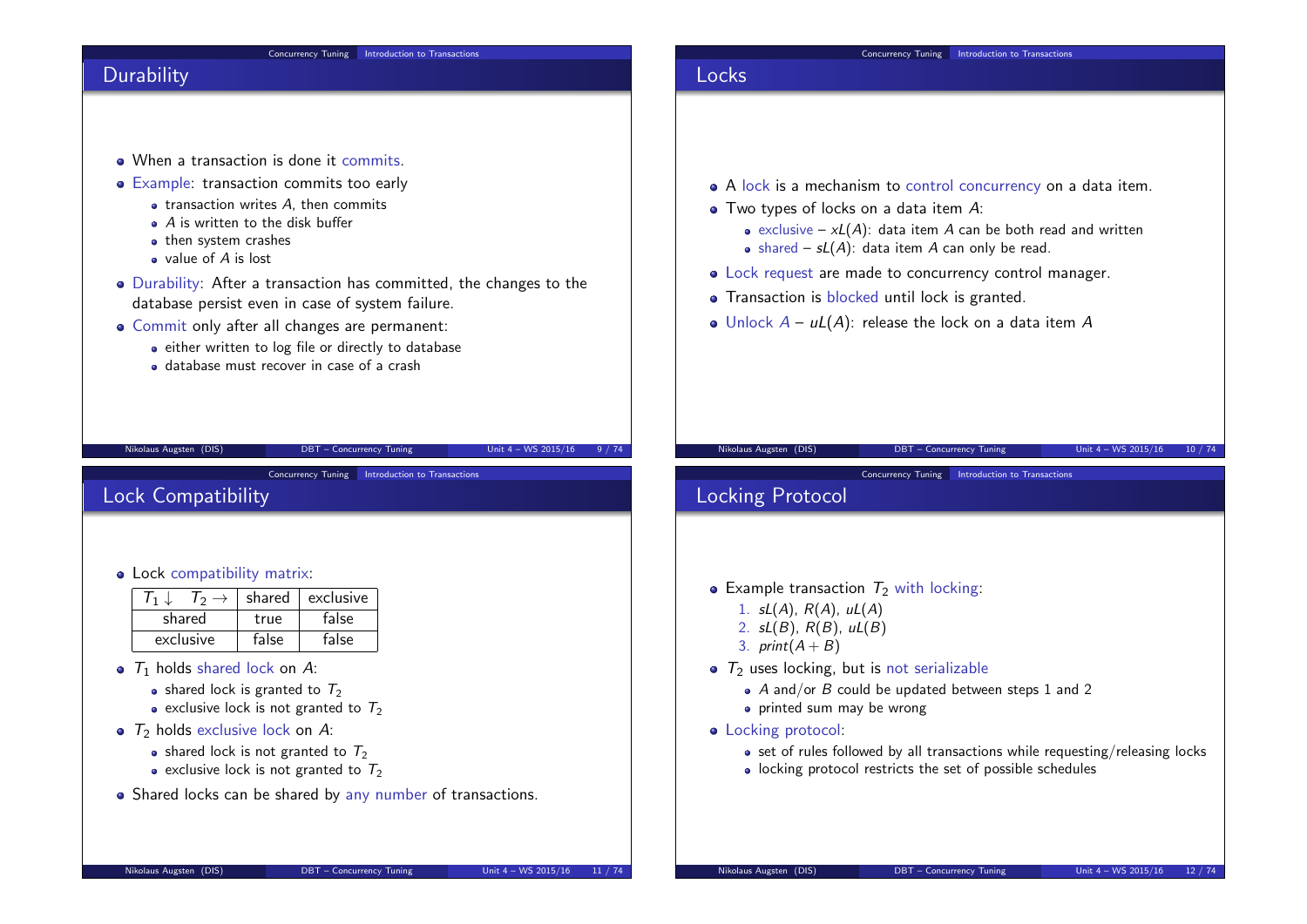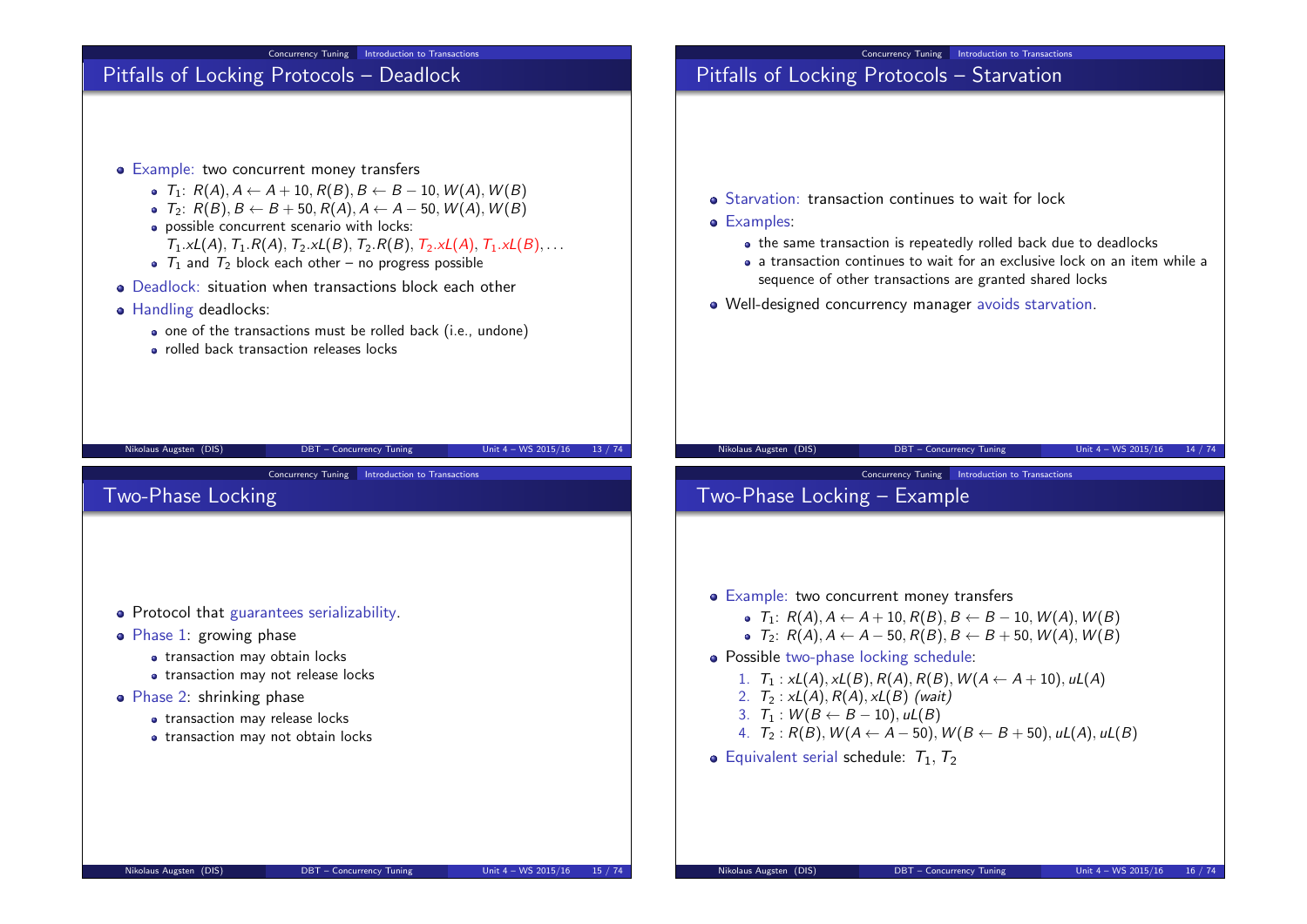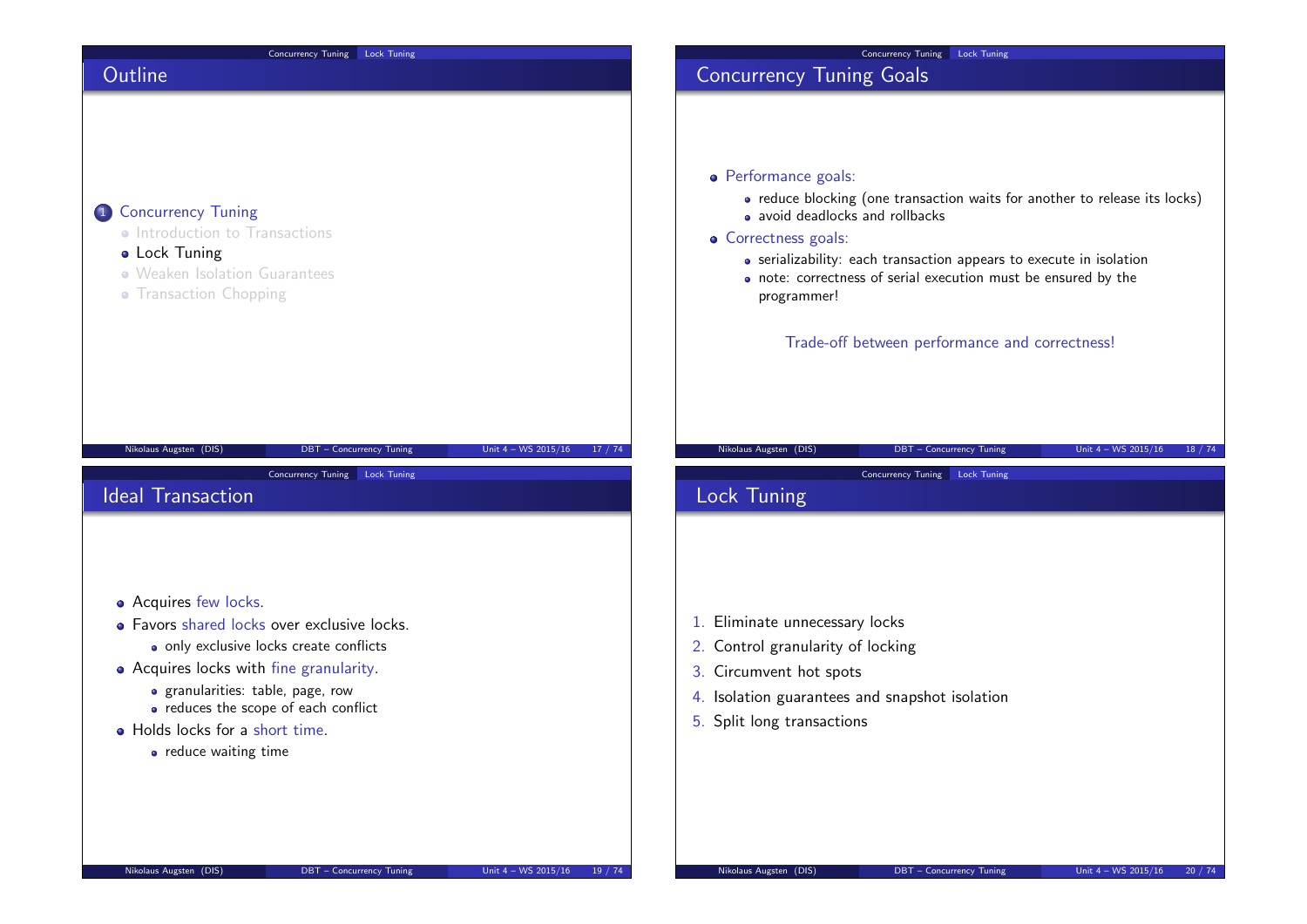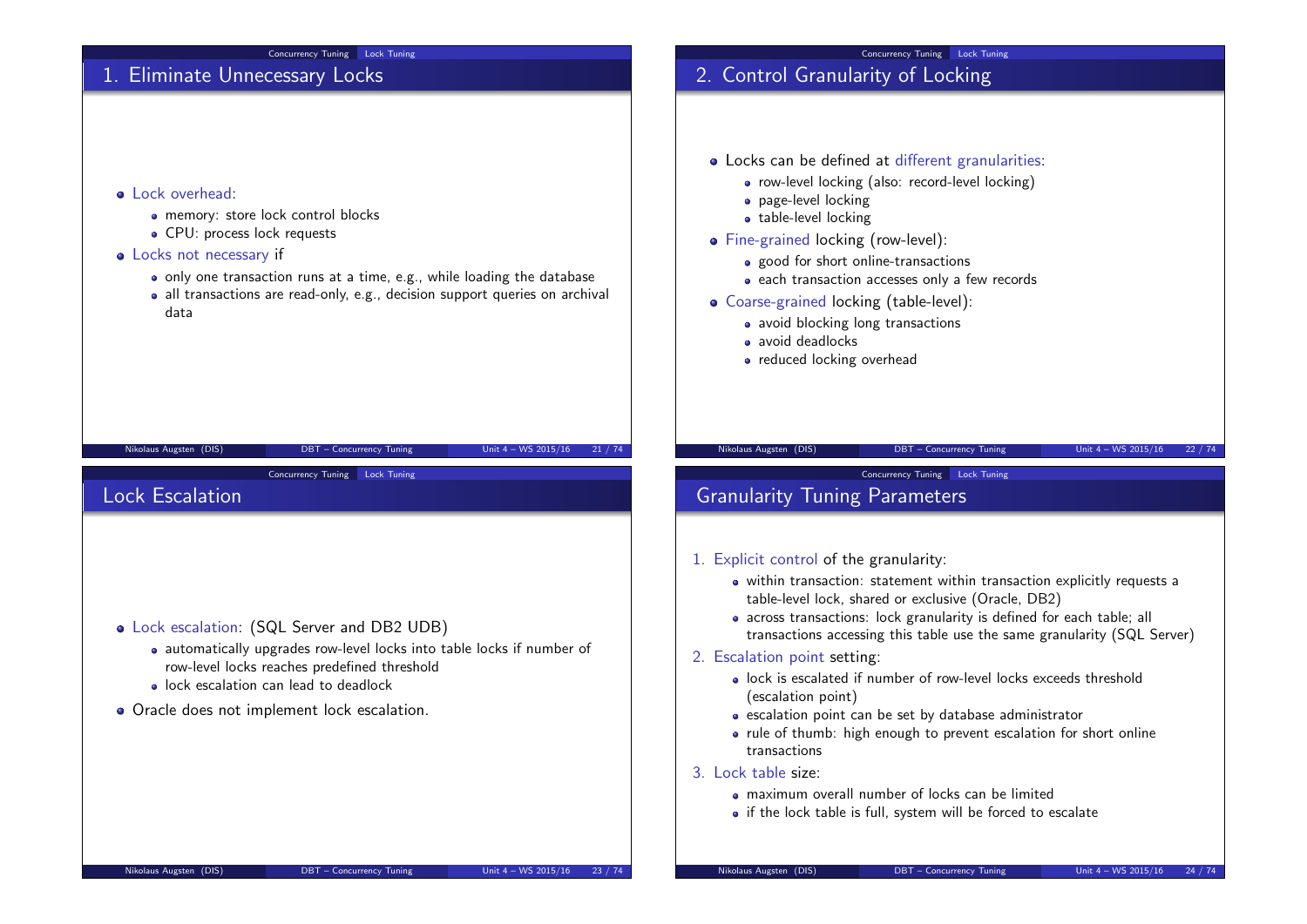#### Concurrency Tuning Lock Tuning

# Overhead of Table vs. Row Locking

## **•** Experimental setting:

- accounts(number,branchnum,balance)
- **e** clustered index on account number
- 100,000 rows
- SQL Server 7, DB2 v7.1 and Oracle 8i on Windows 2000
- **a** lock escalation switched off
- Queries: (no concurrent transactions!)
	- $\bullet$  100,000 updates (1 query) example: update accounts set balance=balance\*1.05

Concurrency Tuning Lock Tuning

• 100,000 inserts (100,000 queries) example: insert into accounts values(713,15,2296.12)

Nikolaus Augsten (DIS) DBT – Concurrency Tuning Unit 4 – WS 2015/16 25 / 74

## **•** Experimental setting:

- **a** table with bank accounts
- clustered index on account number

Experiment: Fine-Grained Locking

- long transaction (summation of account balances)
- multiple short transactions (debit/credit transfers)
- parameter: number of concurrent transactions
- SQL Server 7, DB2 v7.1 and Oracle 8i on Windows 2000
- lock escalation switched off

## Concurrency Tuning Lock Tuning

## Overhead of Table vs. Row Locking



- Row locking (100k rows must be locked) should be more expensive than table locking (1 table must be locked).
- SQL Server, Oracle: recovery overhead (logging changes) hides difference in locking overhead
- DB2: low overhead due to logical logging of updates, difference in locking overhead visible

Nikolaus Augsten (DIS) DBT – Concurrency Tuning Unit 4 – WS 2015/16 26 / 74

# Concurrency Tuning Lock Tuning

# Experiment: Fine-Grained Locking



- Serializability with row locking forces key range locks.
- Key range locks are performed in clustered index.
- SQL Server: Clustered index is sparse, thus whole pages are locked.
- Row-level locking only slightly increases concurrency.
- Table-locking prevents rollback for summation query.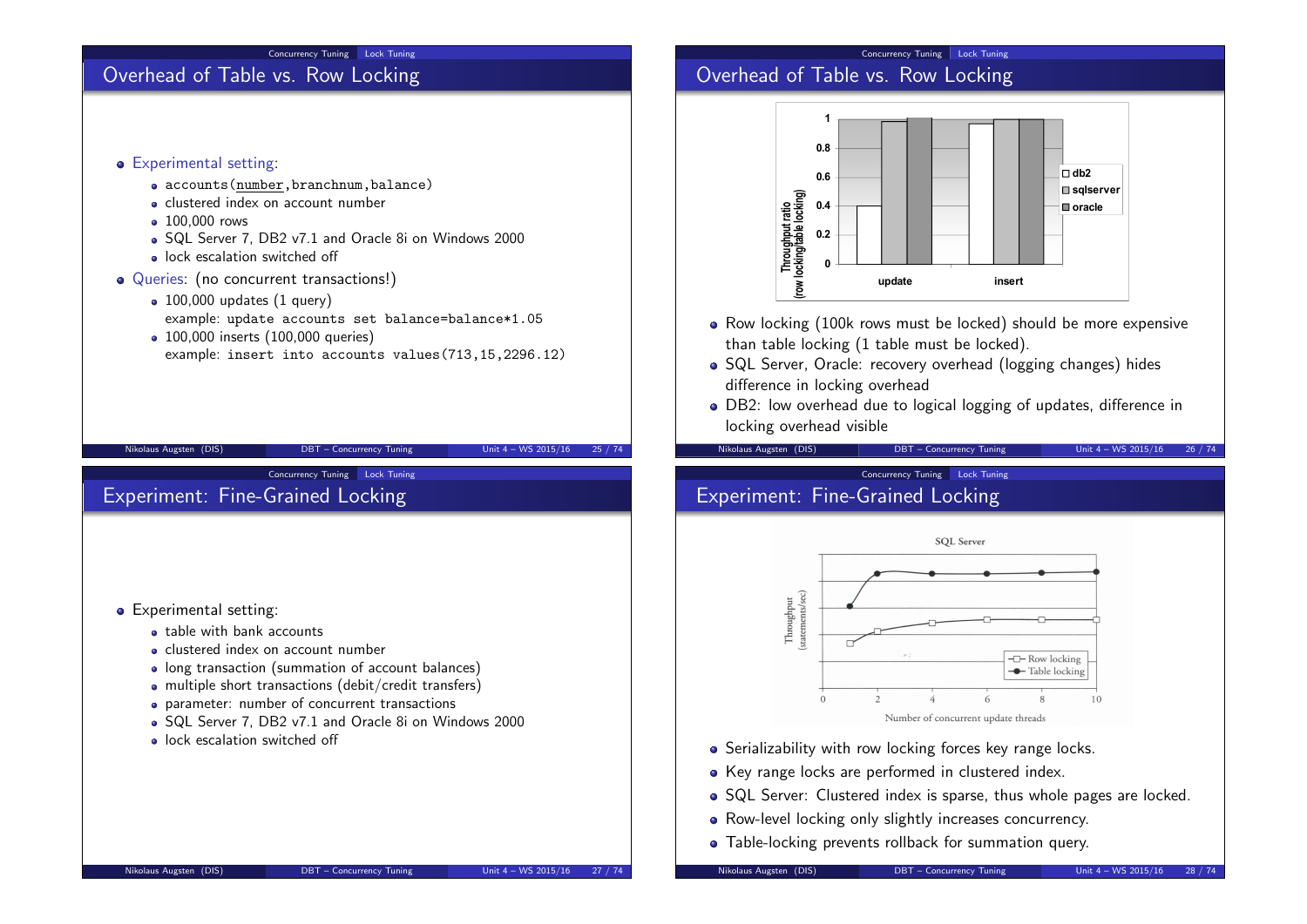#### Concurrency Tuning Lock Tuning

## Experiment: Fine-Grained Locking



- Row locking slightly better than table locking.
- DB2 automatically selects locking granularity if not forced manually.
	- index scan in this experiment leads to row-level locking
	- table scan would lead to table-level locking

## Concurrency Tuning Lock Tuning Experiment: Fine-Grained Locking



- Oracle uses snapshot isolation: summation query not in conflict with short transactions.
- Table locking: short transactions must wait.

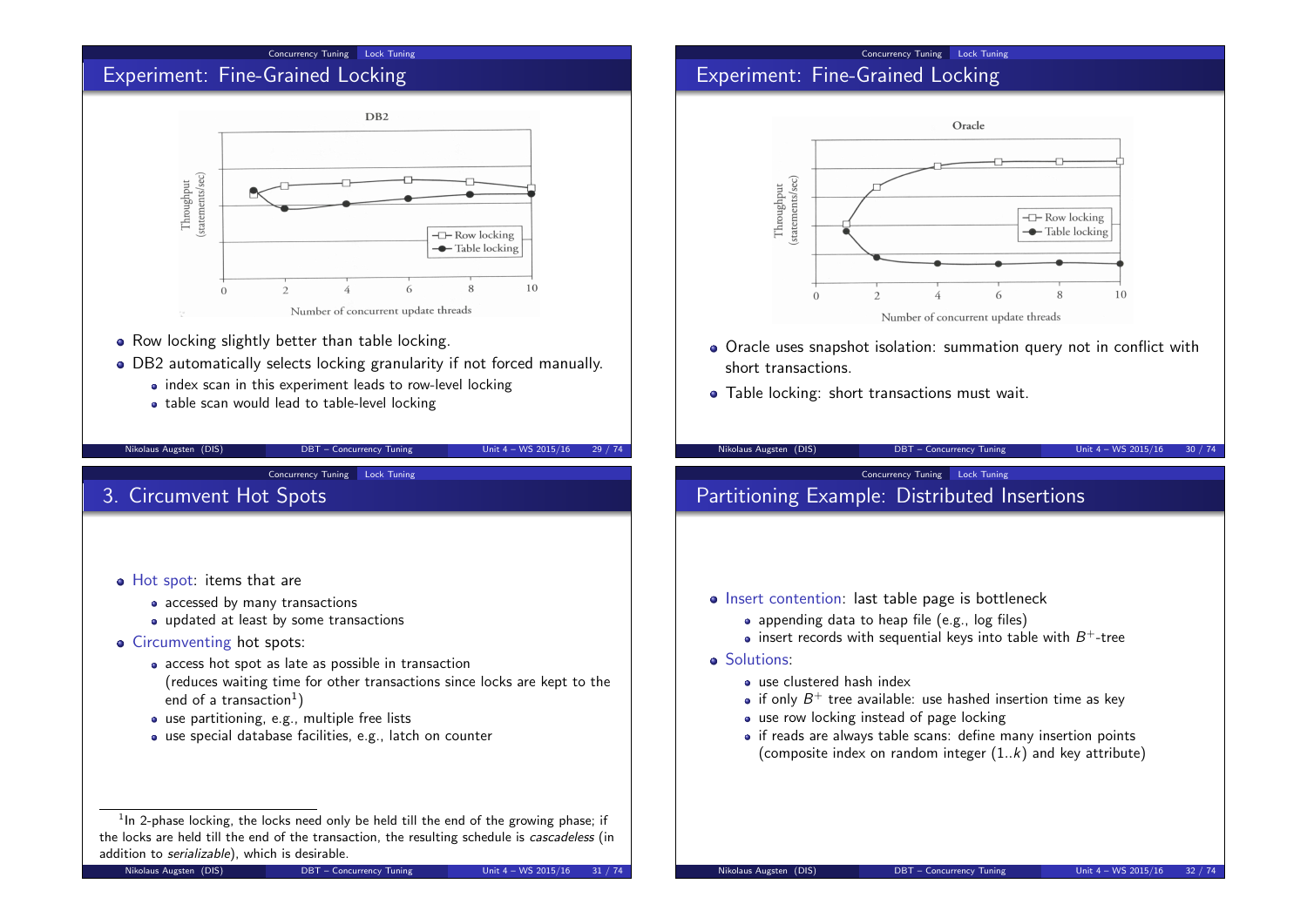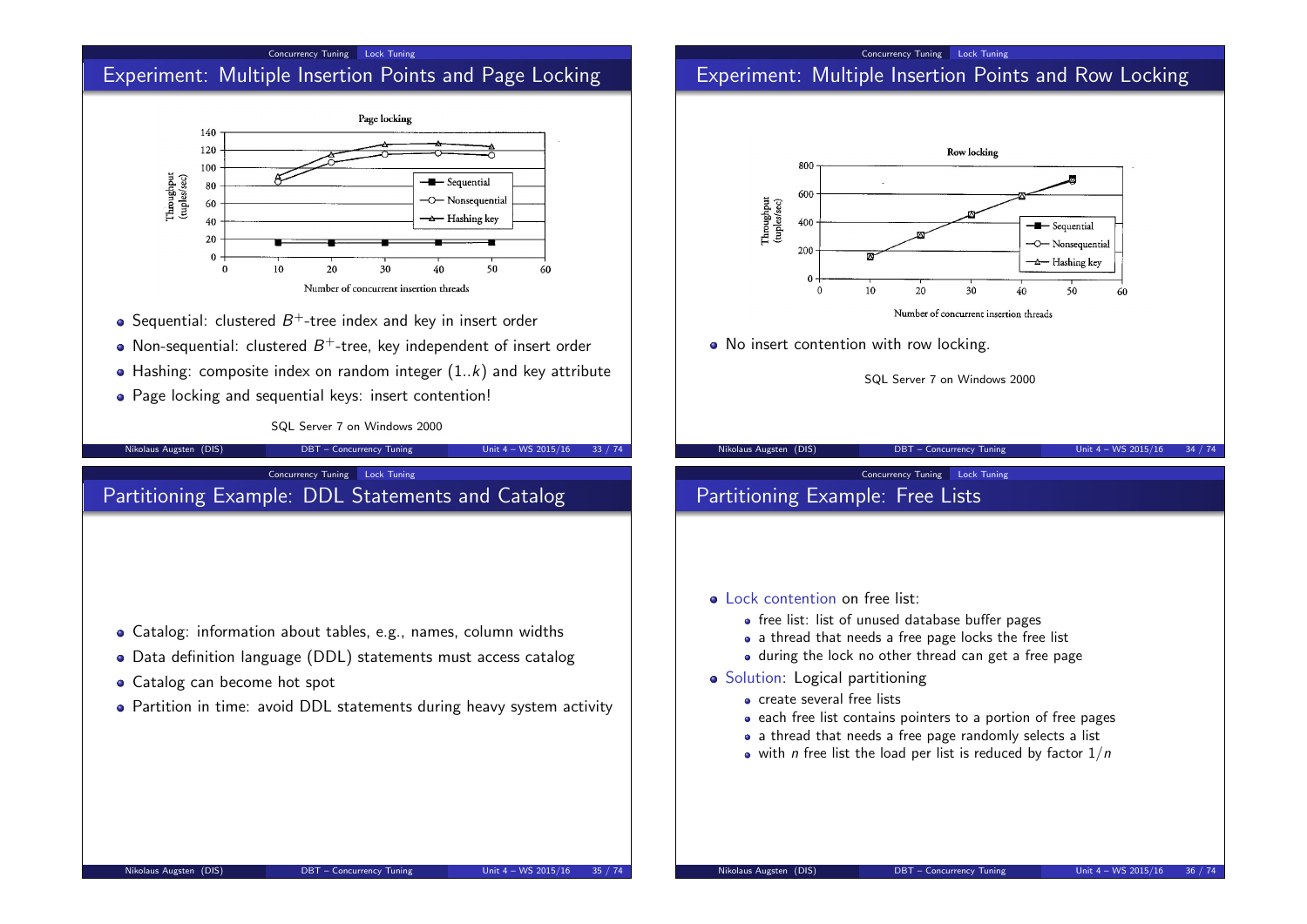#### Concurrency Tuning Lock Tuning

## System Facilities: Latch on Counter

- Example: concurrent inserts with unique identifier
	- identifier is created by a counter
	- 2-phase locking: lock on counter is held until transaction ends
	- counter becomes hot spot
- Databases allow to hold a latch on the counter.
	- latch: exclusive lock that is held only during access
	- eliminates bottleneck but may introduce gaps in counter values
- Counter gaps with latches:
	- transaction  $T_1$  increments counter to i
	- transaction  $T_2$  increments counter to  $i + 1$
	- if  $T_1$  aborts now, then no data item has identifier i

## Concurrency Tuning Lock Tuning Experiment: Latch vs. Lock on Counter



- $\bullet$  System (=latch): use system facility for generating counter values ("identity" in SQL Server)
- $\bullet$  Ad hoc (=lock): increment a counter value in an ancillary table

SQL Server 7 on Windows 2000

## Nikolaus Augsten (DIS) DBT – Concurrency Tuning Unit 4 – WS 2015/16 37 / 74 Nikolaus Augsten (DIS) **DBT** – Concurrency Tuning Unit 4 – WS 2015/16 38 / 74 Concurrency Tuning Lock Tuning Experiment: Latch vs. Lock on Counter **Oracle 0 10 20 30 40 50 Number of concurrent insertion threads system ad-hoc**  $\bullet$  System (=latch): use system facility for generating counter values ("sequence" in Oracle)  $\bullet$  Ad hoc (=lock): increment a counter value in an ancillary table Oracle 8i EE on Windows 2000 Nikolaus Augsten (DIS) DBT – Concurrency Tuning Unit 4 – WS 2015/16 39 / 74 Concurrency Tuning Weaken Isolation Guarantees **Outline** 1 Concurrency Tuning • Introduction to Transactions **• Lock Tuning** Weaken Isolation Guarantees • Transaction Chopping Nikolaus Augsten (DIS) DBT – Concurrency Tuning Unit 4 – WS 2015/16 40 / 74

**Throughput (statements/sec)**

Throughput<br>(statements/sec)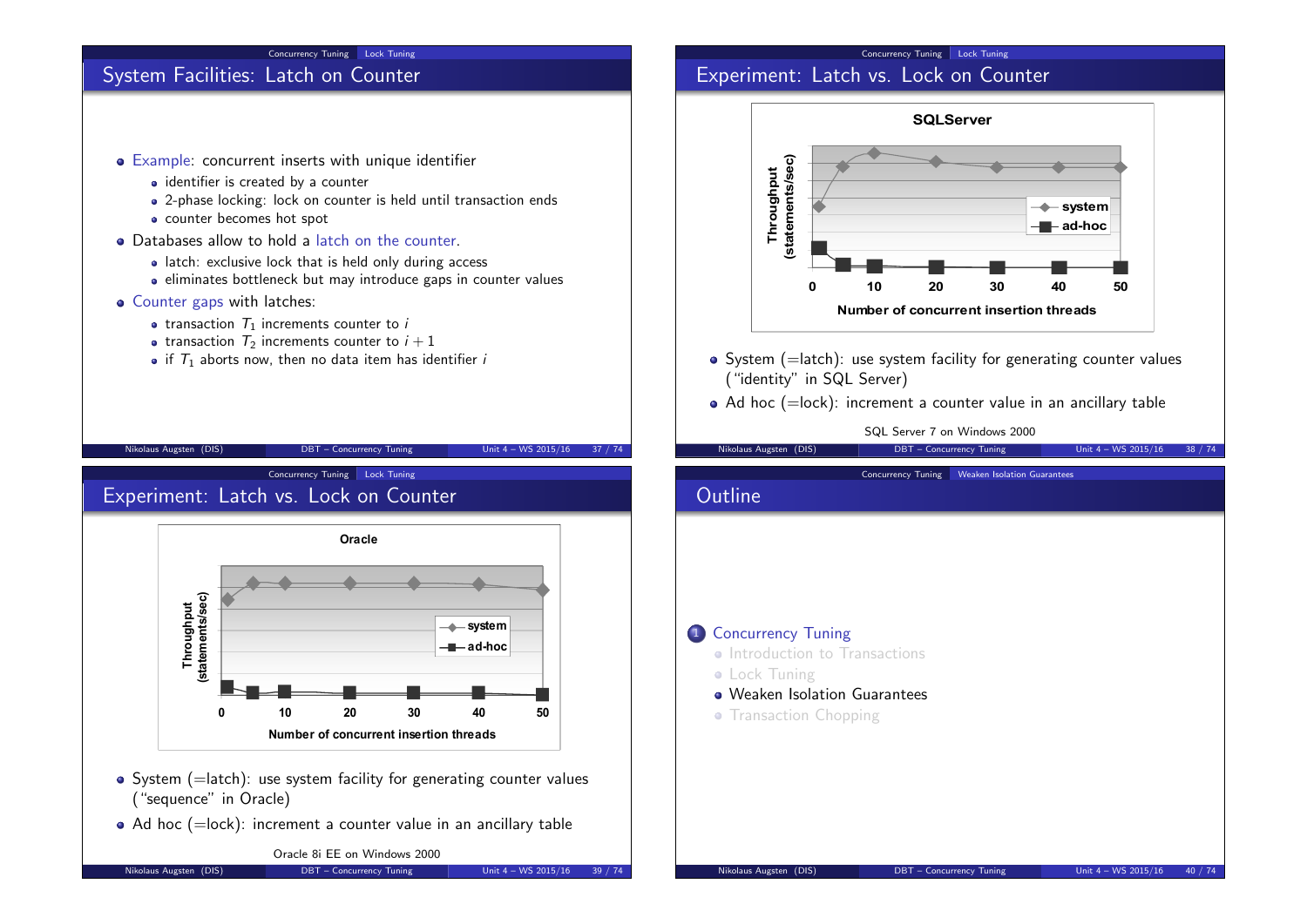#### Concurrency Tuning Weaken Isolation Guarantees

## Undesirable Phenomena of Concurrent Transactions

### **·** Dirty read

- transaction reads data written by concurrent uncommitted transaction
- problem: read may return a value that was never in the database because the writing transaction aborted

#### Non-repeatable read

- different reads on the same item within a single transaction give different results (caused by other transactions)
- e.g., concurrent transactions  $T_1: x = R(A), y = R(A), z = y x$  and  $T_2$ :  $W(A = 2*A)$ , then z can be either zero or the initial value of A (should be zero!)

#### Phantom read

- repeating the same query later in the transaction gives a different set of result tuples
- other transactions can insert new tuples during a scan
- e.g., "Q: get accounts with *balance*  $> 1000$ " gives two tuples the first time, then a new account with  $b$ alance  $> 1000$  is inserted by an other transaction; the second time  $Q$  gives three tuples

Nikolaus Augsten (DIS) DBT – Concurrency Tuning Unit 4 – WS 2015/16 41 / 74

Concurrency Tuning Weaken Isolation Guarantees

## Experiment: Read Commit vs. Serializable

- **•** Experimental setup:
	- T1: summation query: SELECT SUM(balance) FROM Accounts
	- T2: money transfers between accounts
	- **•** row level locking
- Parameter: number of concurrent threads
- Measure:
	- percentage of correct answers (over multiple tries)
	- measure throughput

# Isolation Guarantees (SQL Standard)

- Read uncommitted: dirty, non-repeatable, phantom
	- read locks released after read; write locks downgraded to read locks after write, downgraded locks released according to 2-phase locking

Concurrency Tuning Weaken Isolation Guarantees

- reads may access uncommitted data
- writes do not overwrite uncommitted data
- Read committed: non-repeatable, phantom
	- read locks released after read, write locks according to 2-phase locking
	- reads can access only committed data
	- cursor stability: in addition, read is repeatable within single SELECT
- Repeatable read: phantom
	- 2-phase locking, but no range locks
	- phantom reads possible
- Serializable:
	- none of the undesired phenomenas can happen
	- enforced by 2-phase locking with range locks

Nikolaus Augsten (DIS) DBT – Concurrency Tuning Unit 4 – WS 2015/16 42 / 74

#### Concurrency Tuning Weaken Isolation Guarantees

# Experiment: Read Commit vs. Serializable



Read committed allows sum of account balances after debit operation has taken place but before corresponding credit operation is performed – incorrect sum!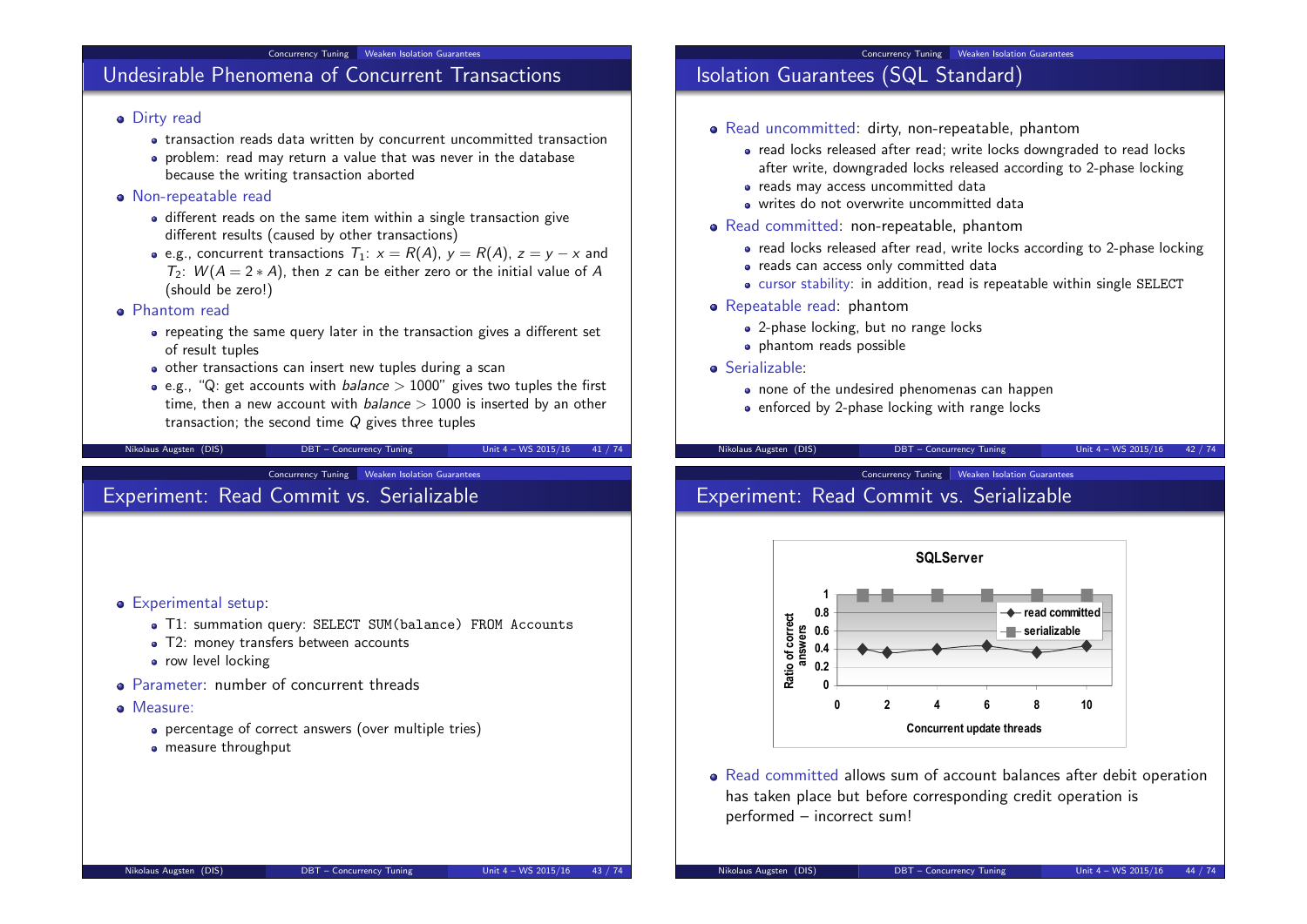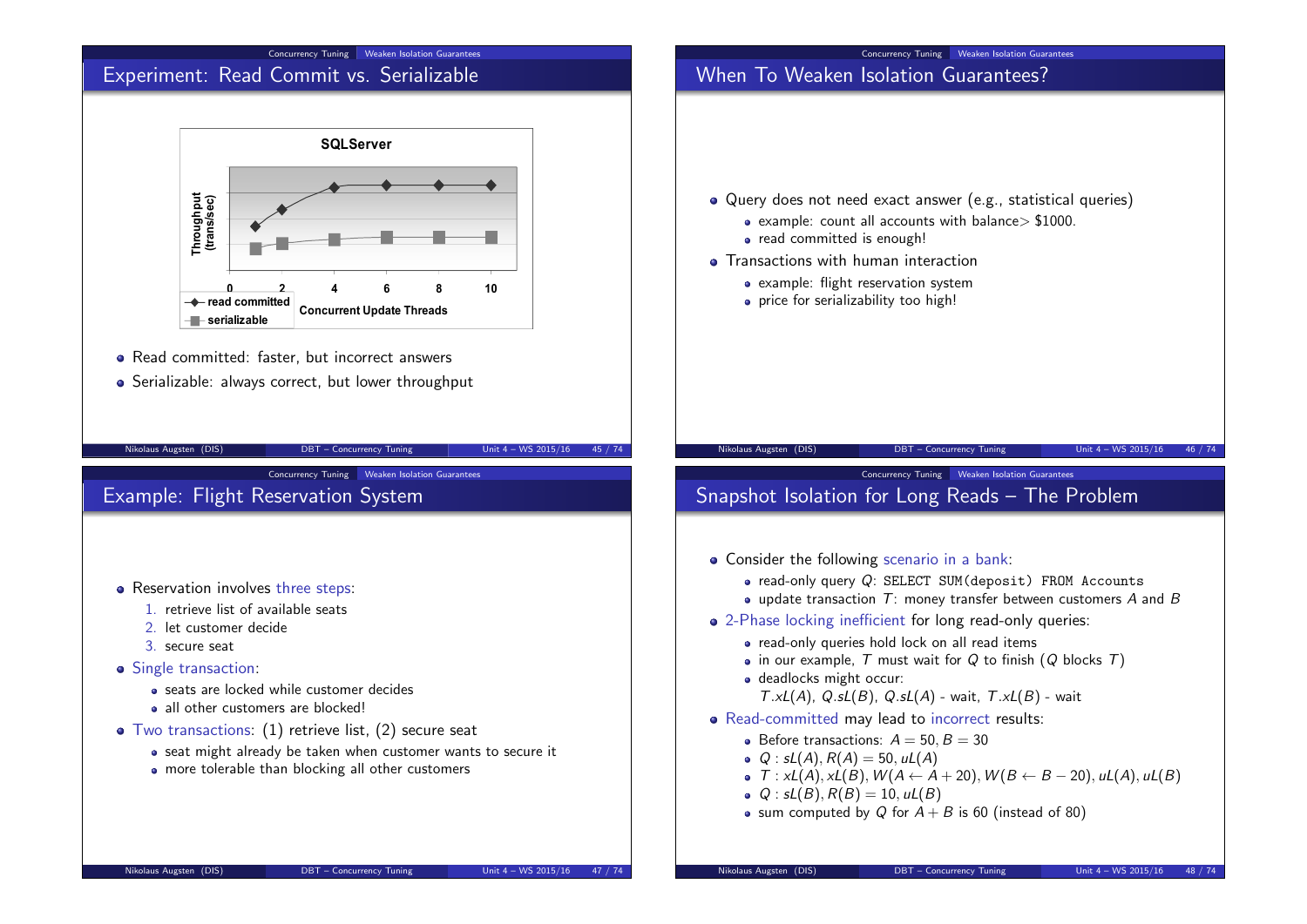#### Concurrency Tuning Weaken Isolation Guarantees

## Snapshot Isolation for Long Reads

- Snapshot isolation: correct read-only queries without locking
	- read-only query Q with snapshot isolation
	- $\bullet$  remember old values of all data items that change after  $Q$  starts
	- $\bullet$  Q sees the values of the data items when Q started
- Example: bank scenario with snapshot isolation
	- $\bullet$  Before transactions:  $A = 50, B = 30$
	- $Q : R(A) = 50$
	- $\bullet$  T : xL(A), xL(B),  $W(A \leftarrow A + 20)$ ,  $W(B \leftarrow B 20)$ , uL(A), uL(B)

Nikolaus Augsten (DIS) DBT – Concurrency Tuning Unit 4 – WS 2015/16 49 / 74

Concurrency Tuning Weaken Isolation Guarantees

- $Q: R(B) = 30$  (read old value)
- sum computed by Q for  $A + B$  is 80 as it should be

Skew Writes: Snapshot Isolation Not Serializable

Concurrency Tuning Weaken Isolation Guarantees

## Concurrency in Oracle

- "Read committed" in Oracle means:
	- non-repeatable and phantom reads are possible at the transaction level, but not within a single SQL statement
	- update conflict: if row is already updated, wait for updating transaction to commit, then update new row version (or ignore row if deleted) – no rollback!
	- possibly inconsistent state: transaction sees updates of other transaction only on the rows that itself updates
- "Serializable" in Oracle means:
	- phenomena: none of the three undesired phenomena can happen
	- update conflict: if two transactions update the same item, the transaction that updates it later must abort – rollback!
	- not serializable: snapshot isolation does not guarantee full serializability (skew writes)
- **•** Similar in PostgreSQL.

#### Nikolaus Augsten (DIS) DBT – Concurrency Tuning Unit 4 – WS 2015/16 50 / 74

Concurrency Tuning Weaken Isolation Guarantees

## Snapshot Isolation

- Advantages: (assuming "serializable" of Oracle)
	- readers do not block writers (as with locking)
	- writers do not block readers (as with locking)
	- writers block writers only if they update the same row
	- performance similar to read committed
	- no dirty, non-repeatable, or phantom reads
- Disadvantages:
	- system must write and hold old versions of modified data (only date modified between start and end of read-only transaction)
	- does not guarantee serializability for read/write transactions
- Implementation example: Oracle 9i
	- no overhead: leverages before-image in rollback segment
	- expiration time of before-images configurable, "snapshot too old" failure if this value is too small

| • Example: $A = 3, B = 17$ |  |  |  |
|----------------------------|--|--|--|
|----------------------------|--|--|--|

- $\bullet$   $T1: A \leftarrow B$
- $\bullet$   $T2 \cdot B \leftarrow A$
- **•** Serial execution:
	- order  $T1, T2$ :  $A = B = 17$
	- order  $T2$ ,  $T1: A = B = 3$
- **•** Snapshot isolation:
	- $T1: R(B) = 17$
	- $T2 : R(A) = 3$
	- $\bullet$  T1 :  $W(A \leftarrow 17)$
	- $\bullet$  T2 :  $W(B \leftarrow 3)$
	- result:  $A = 17$ ,  $B = 3$  (different from serial execution)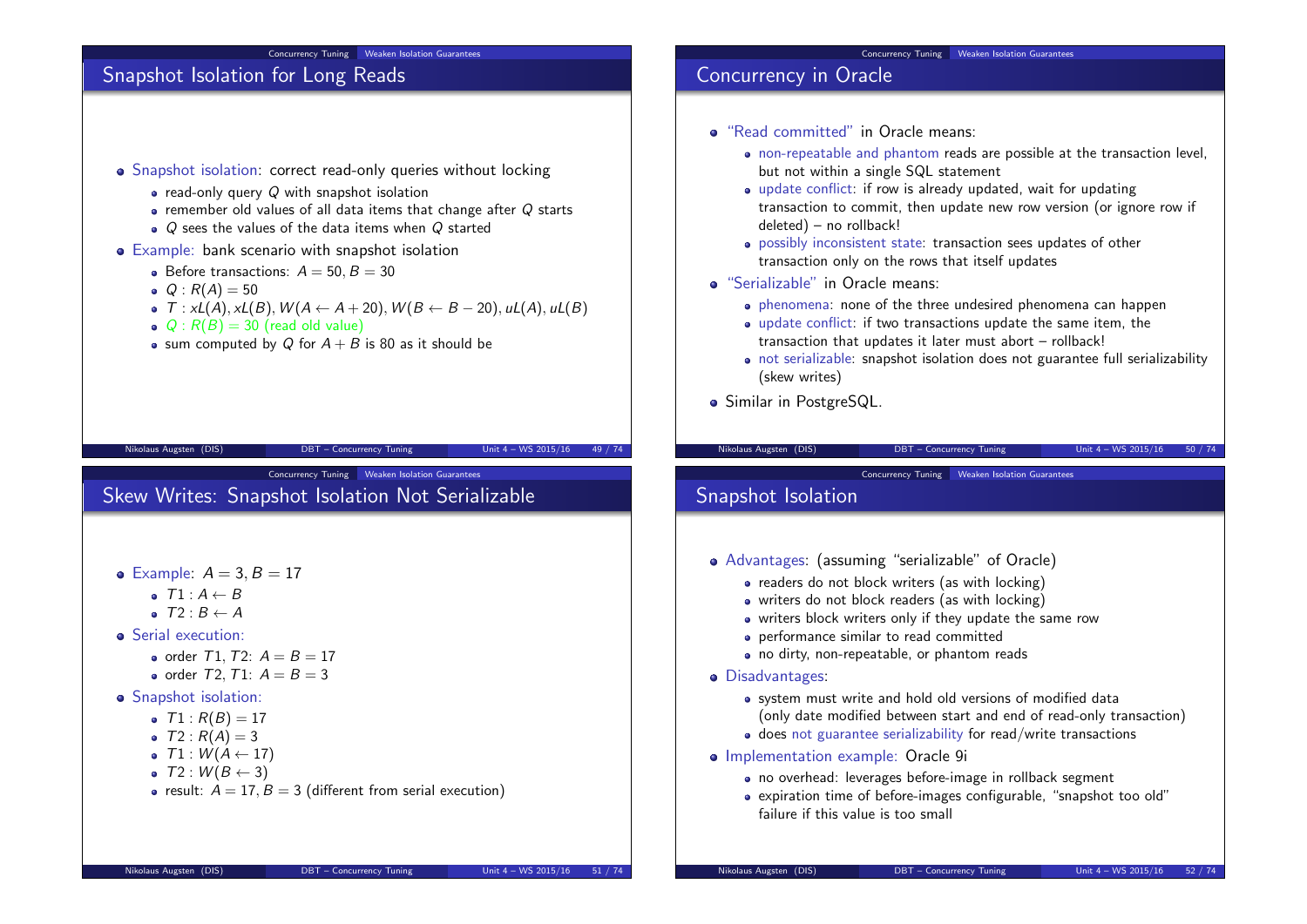

Concurrency Tuning Weaken Isolation Guarantees

## Experiment: Read Commit vs. Serializable



- Summation query with concurrent transfers between bank accounts.
- Oracle snapshot isolation: read-only summation query is not disturbed by concurrent transfer queries
- Summation (read-only) queries always give exact answer.

**Throughput (trans/sec)**

Both "read commit" and "serializable" use snapshot isolation. "Serializable" rolls back transactions in case of write conflict.

• Summation queries always give exact answer.

**Oracle**

**0 2 4 6 8 10 Concurrent Update Threads**

**read committed serializable**

Experiment: Read Commit vs. Serializable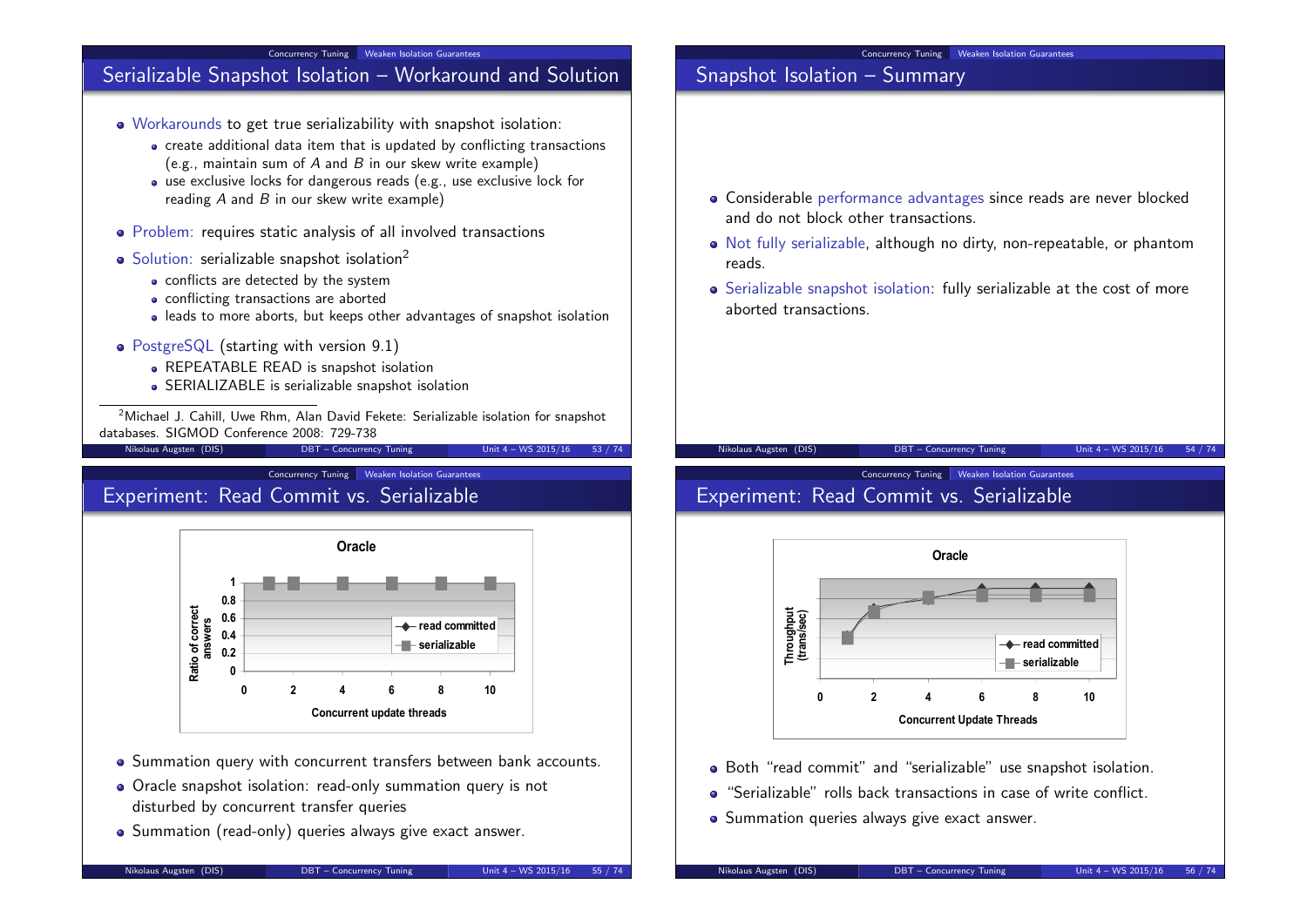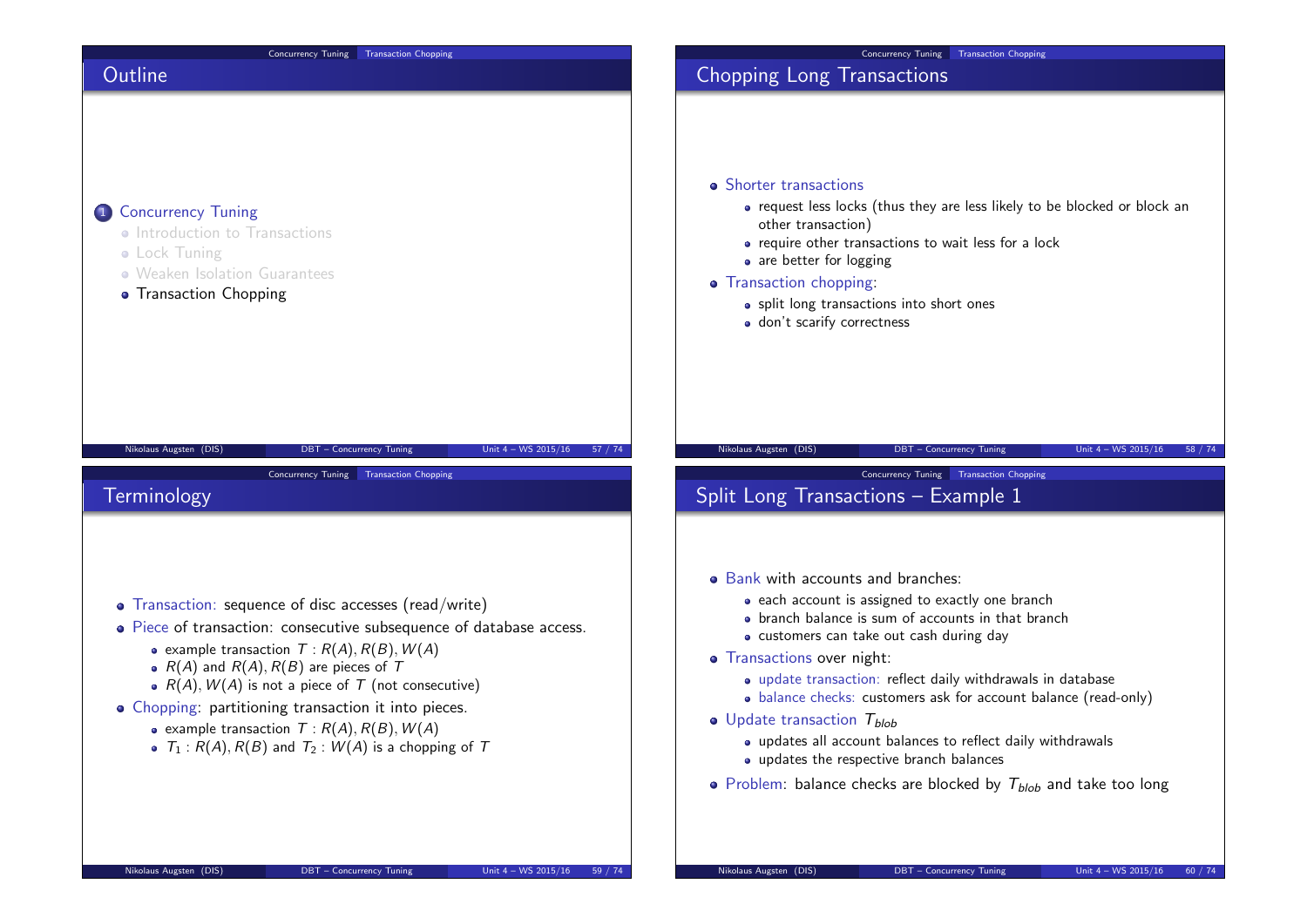## Concurrency Tuning Transaction Chopping Split Long Transactions – Example 1  $\bullet$  Solution: split update transactions  $T_{blob}$  into many small transactions Variant 1: each account update is one transaction which updates one account • updates the respective branch balance Variant 2: each account update consists of two transactions  $\bullet$   $T_1$  : update account  $\bullet$   $\tau_2$ : update branch balance • Note: isolation does not imply consistency • both variants maintain serializability (isolation) variant 2: consistency (sum of accounts equal branch balance) compromised if only one of  $T_1$  or  $T_2$  commits. Nikolaus Augsten (DIS) DBT – Concurrency Tuning Unit 4 – WS 2015/16 61 / 74 Concurrency Tuning Transaction Chopping Split Long Transactions – Example 2 Bank scenario as in Example 1. **o** Transactions: update transaction: each transaction updates one account and the respective branch balance (variant 1 in Example 1) • balance checks: customers ask for account balance (read-only) consistency  $(\mathcal{T}')$ : compute account sum for each branch and compare to branch balance Splitting:  $\mathcal{T}'$  can be split into transactions for each individual branch Serializability maintained: consistency checks on different branches share no data item updates leave database in consistent state for  $\mathcal{T}'$ Note: update transaction can not be further split (variant 2)! **o** Lessons learned: • sometimes transactions can be split without sacrificing serializability • adding new transaction to setting may invalidate all previous chopping Nikolaus Augsten (DIS) DBT – Concurrency Tuning Unit 4 – WS 2015/16 62 / 74 Concurrency Tuning Transaction Chopping Formal Chopping Approach • Assumptions: when can the chopping be applied? Execution rules: how must chopped transactions be executed? • Chopping graph: which chopping is correct? **Concurrency Tuning Transaction Chopping** Assumptions for Transaction Chopping 1. Transactions: All transactions that run in an interval are known. 2. Rollbacks: It is known where in the transaction rollbacks are called. 3. Failure: In case of failure it is possible to determine which transactions completed and which did not. 4. Variables: The transaction code that modifies a program variable  $x$ must be reentrant, i.e., if the transaction aborts due to a concurrency conflict and then executes properly,  $x$  is left in a consistent state.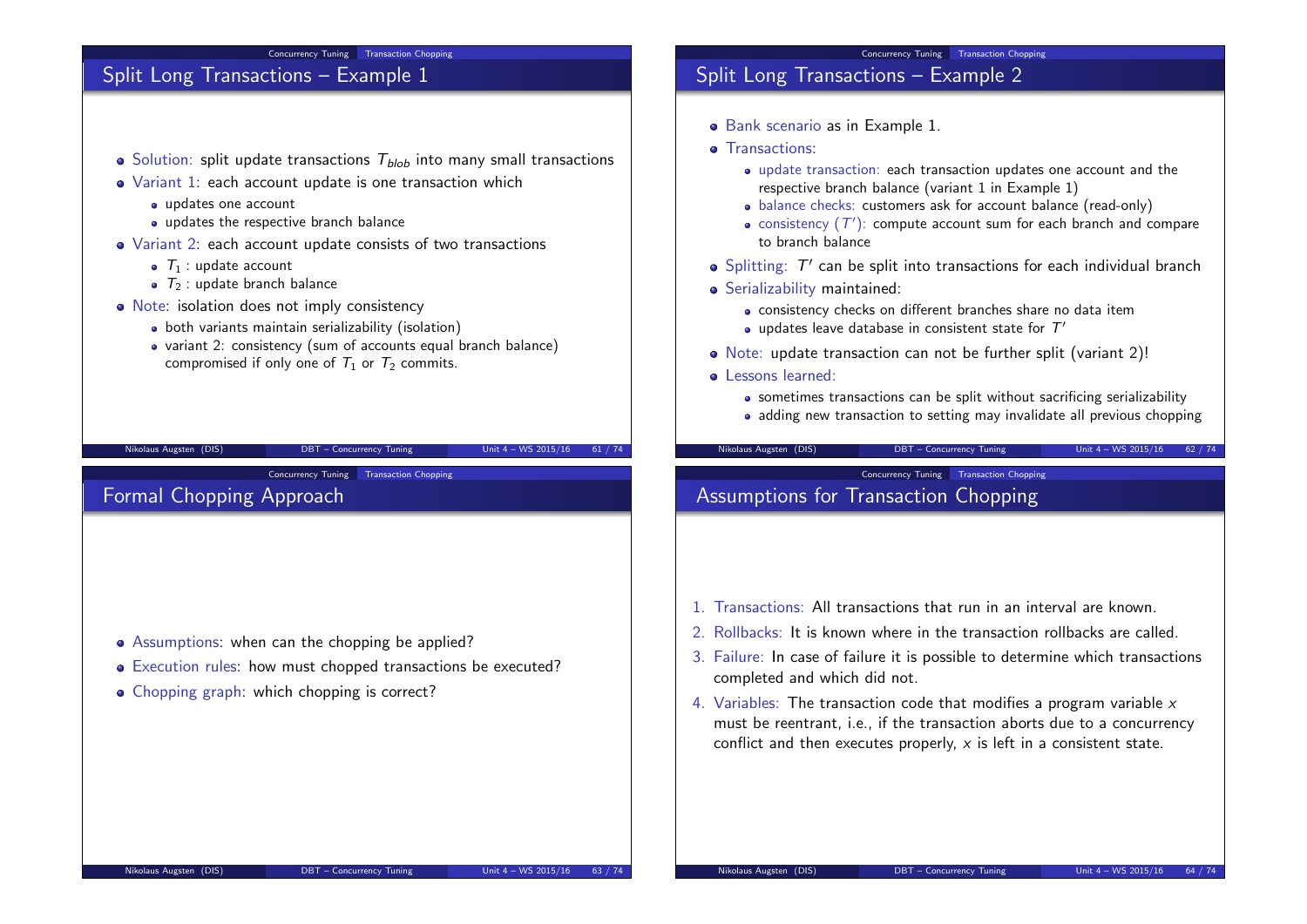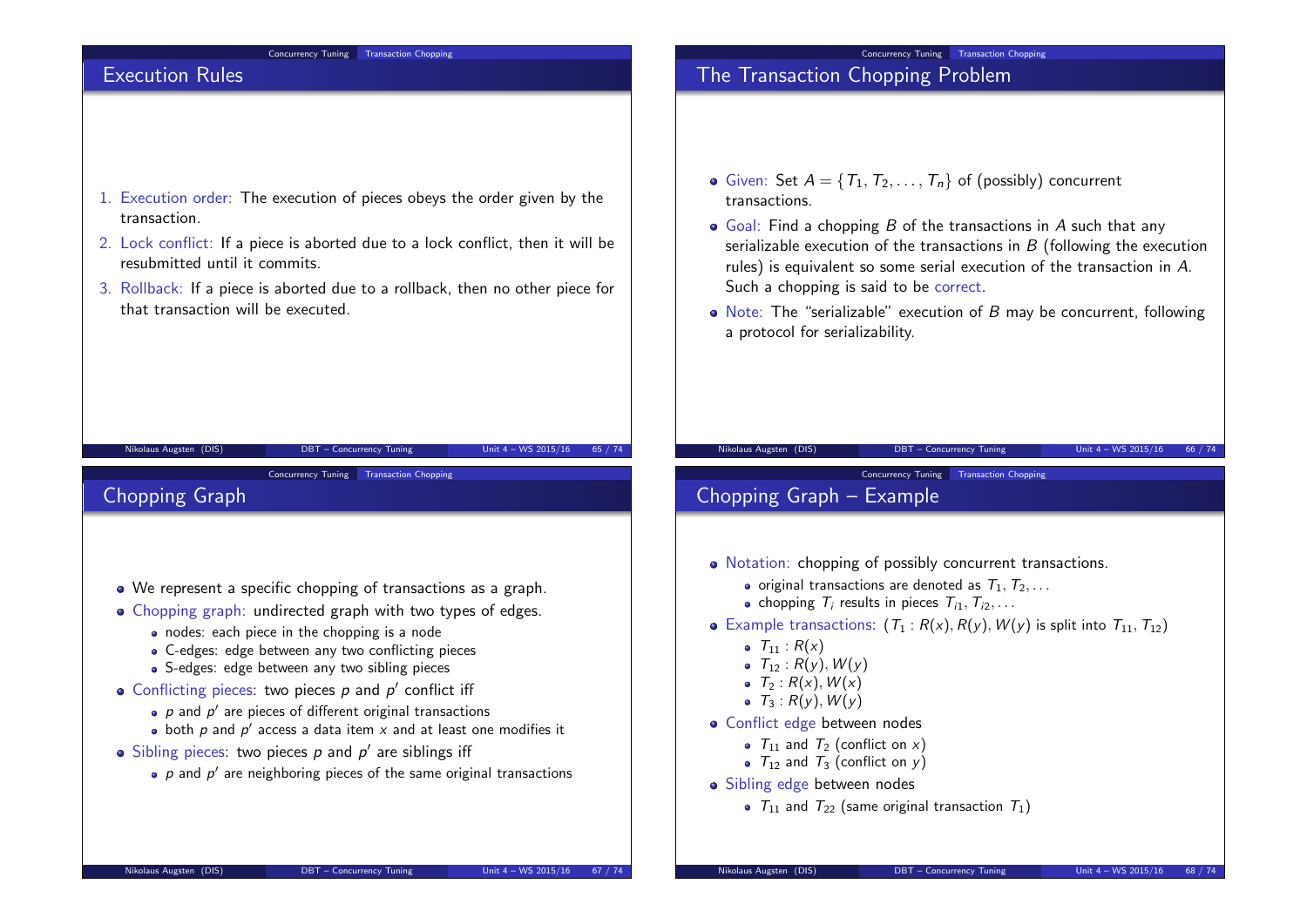

#### Concurrency Tuning Transaction Chopping

## Rollback Safe



- $\bullet$   $\tau_1$  executes and commits
- $\bullet$   $\tau_2$  contains a rollback statement and rolls back
- $\bullet$   $T_1$  is already committed and will not roll back
- in original transaction T rollback would also undo effect of piece  $T_1!$

Nikolaus Augsten (DIS) DBT – Concurrency Tuning Unit 4 – WS 2015/16 69 / 74

- A chopping of transaction  $T$  is rollback save if
	- $\bullet$   $\top$  has no rollback statements or
	- all rollback statements are in the first piece of the chopping



## Private Chopping

- Private chopping: Given transactions  $T_1, T_2, \ldots, T_n$ .  $T_{i1}, T_{i2}, \ldots, T_{ik}$  is a private chopping of  $T_i$  if
	- there is no SC-cycle in the graph with the nodes  $\{T_1, \ldots, T_{i1}, \ldots, T_{ik}, \ldots, T_n\}$
	- $T_i$  is rollback save
- Private chopping rule: The chopping that consists of private( $T_1$ ), private( $T_2$ ), ..., private( $T_n$ ) is correct.
- **·** Implication:
	- **e** each transaction  $T_i$  can be chopped in isolation, resulting in *private*( $T_i$ )
	- overall chopping is union of private choppings

Correct Chopping

## Theorem (Correct Chopping)

A chopping is correct if it is rollback save and its chopping graph contains no SC-cycles.

- Chopping of previous example is correct (no SC-cycles, no rollbacks)
- If a chopping is not correct, then any further chopping of any of the transactions will not render it correct.
- $\bullet$  If two pieces of transaction T are in an SC-cycle as a result of chopping  $T$ , then they will be in a cycle even if no other transactions (different from  $T$ ) are chopped.

Nikolaus Augsten (DIS) DBT – Concurrency Tuning Unit 4 – WS 2015/16 70 / 74

#### Concurrency Tuning Transaction Chopping

# Chopping Algorithm

- 1. Draw an S-edge between the  $R/W$  operations of a single transaction.
- 2. For each data item  $x$  produce a write list, i.e., a list of transactions that write this data item.
- 3. For each  $R(x)$  or  $W(x)$  in all transactions:
	- (a) look up the conflicting transactions in the write list of  $x$
	- (b) draw a C-edge to the respective conflicting operations
- 4. Remove all S-edges that are involved in an SC-cycle.